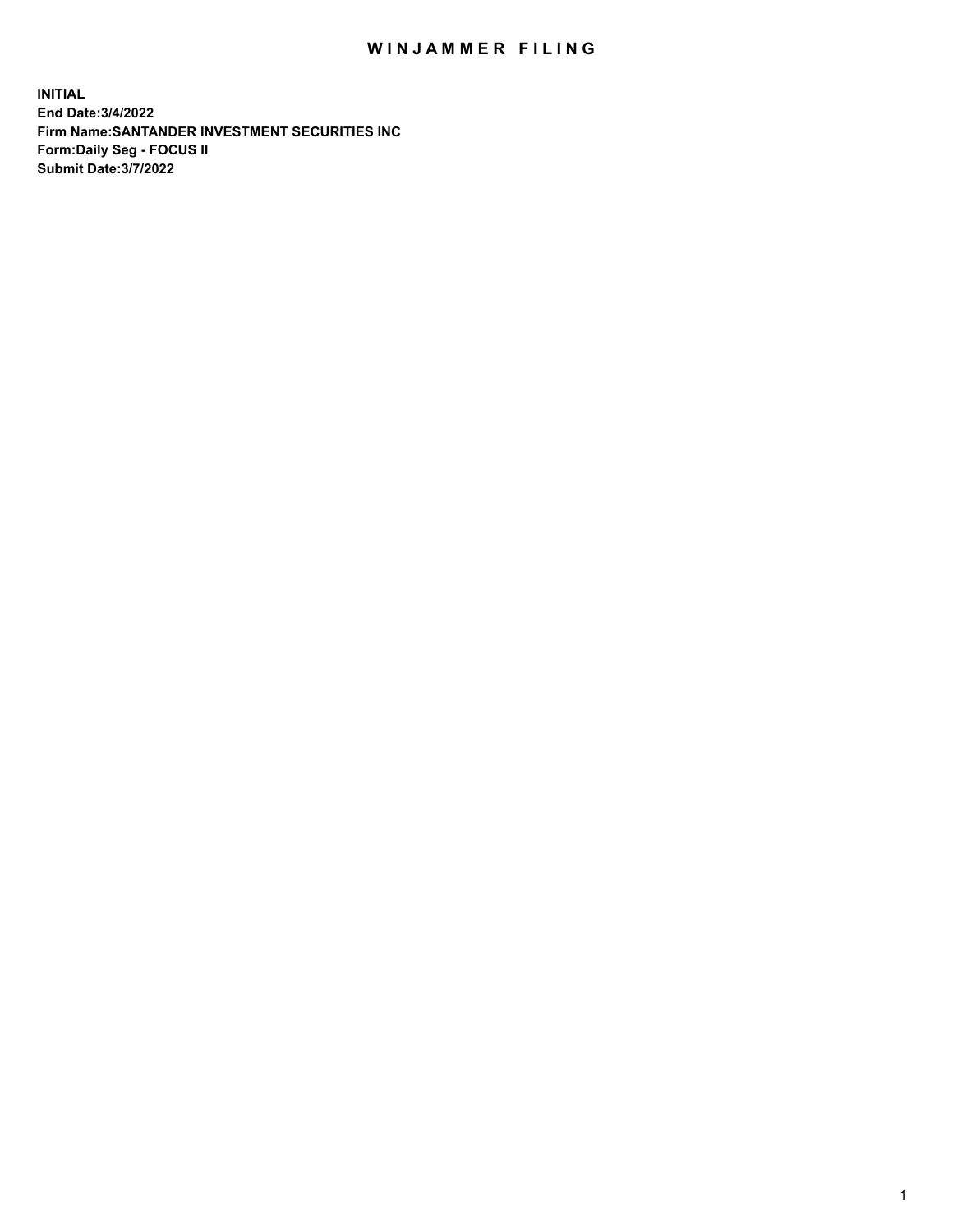**INITIAL End Date:3/4/2022 Firm Name:SANTANDER INVESTMENT SECURITIES INC Form:Daily Seg - FOCUS II Submit Date:3/7/2022 Daily Segregation - Cover Page**

| Name of Company                                                             | <b>SANTANDER INVESTMENT</b> |
|-----------------------------------------------------------------------------|-----------------------------|
|                                                                             | <b>SECURITIES INC</b>       |
| <b>Contact Name</b>                                                         | <b>Richard Ro</b>           |
| <b>Contact Phone Number</b>                                                 | (212) 350-3662              |
| <b>Contact Email Address</b>                                                | richard.ro@santander.us     |
| FCM's Customer Segregated Funds Residual Interest Target (choose one):      |                             |
| a. Minimum dollar amount: ; or                                              | 70,000,000                  |
| b. Minimum percentage of customer segregated funds required:%; or           | $\overline{\mathbf{0}}$     |
| c. Dollar amount range between: and; or                                     | 00                          |
| d. Percentage range of customer segregated funds required between: % and %. | <u>00</u>                   |
| FCM's Customer Secured Amount Funds Residual Interest Target (choose one):  |                             |
| a. Minimum dollar amount: ; or                                              | $\overline{\mathbf{0}}$     |
| b. Minimum percentage of customer secured funds required:%; or              | $\overline{\mathbf{0}}$     |
| c. Dollar amount range between: and; or                                     | <u>00</u>                   |
| d. Percentage range of customer secured funds required between: % and %.    | 0 <sub>0</sub>              |

FCM's Cleared Swaps Customer Collateral Residual Interest Target (choose one): a. Minimum dollar amount: ; or **0**<br>b. Minimum percentage of cleared swaps customer collateral required:% ; or **0** b. Minimum percentage of cleared swaps customer collateral required:% ; or **0** c. Dollar amount range between:and; or **0 0**

d. Percentage range of cleared swaps customer collateral required between:% and%. **0 0**

Attach supporting documents CH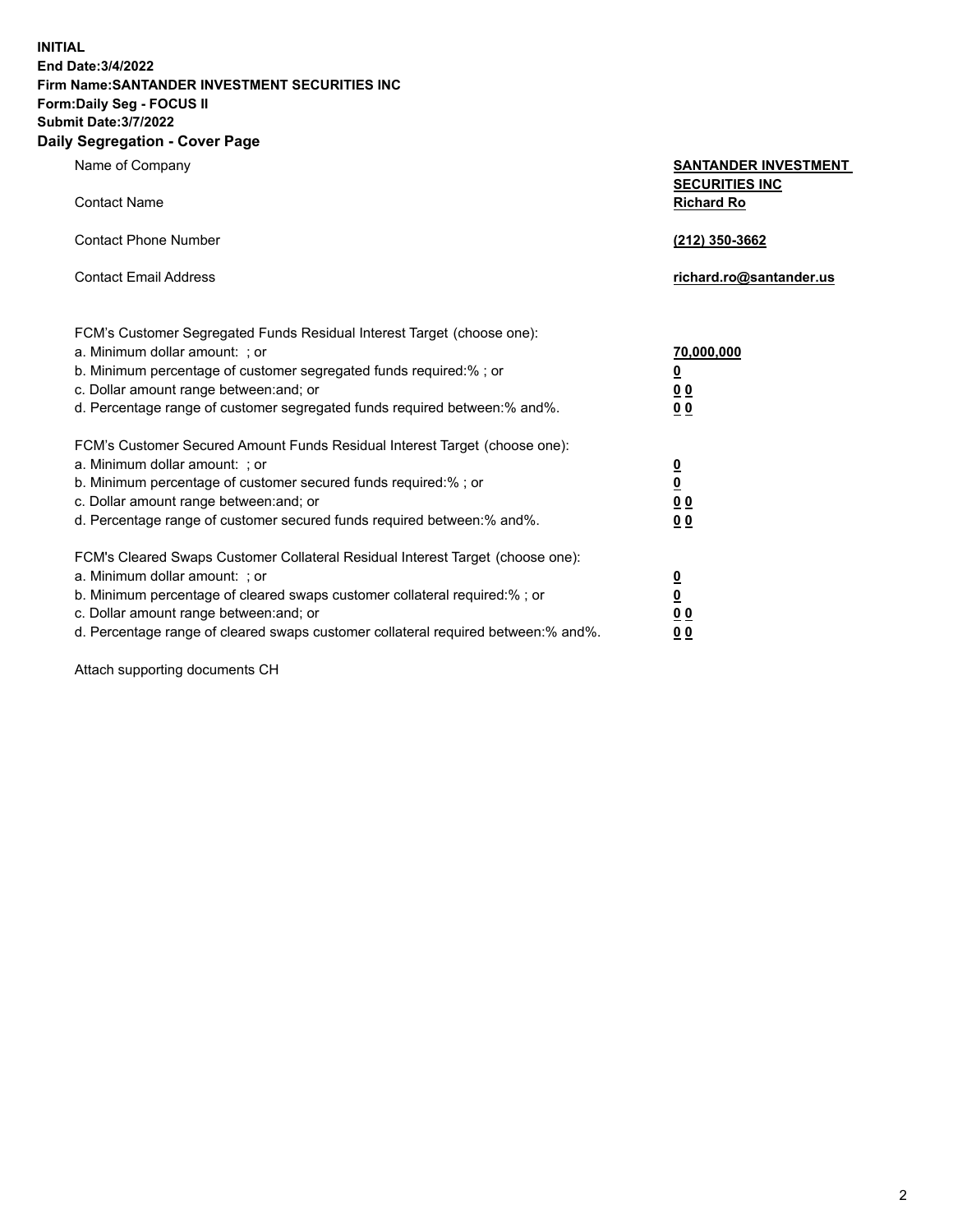## **INITIAL End Date:3/4/2022 Firm Name:SANTANDER INVESTMENT SECURITIES INC Form:Daily Seg - FOCUS II Submit Date:3/7/2022 Daily Segregation - Secured Amounts** Foreign Futures and Foreign Options Secured Amounts Amount required to be set aside pursuant to law, rule or regulation of a foreign government or a rule of a self-regulatory organization authorized thereunder **0** [7305] 1. Net ledger balance - Foreign Futures and Foreign Option Trading - All Customers A. Cash **0** [7315] B. Securities (at market) **0** [7317] 2. Net unrealized profit (loss) in open futures contracts traded on a foreign board of trade **0** [7325] 3. Exchange traded options a. Market value of open option contracts purchased on a foreign board of trade **0** [7335] b. Market value of open contracts granted (sold) on a foreign board of trade **0** [7337] 4. Net equity (deficit) (add lines 1. 2. and 3.) **0** [7345] 5. Account liquidating to a deficit and account with a debit balances - gross amount **0** [7351] Less: amount offset by customer owned securities **0** [7352] **0** [7354] 6. Amount required to be set aside as the secured amount - Net Liquidating Equity Method (add lines 4 and 5) **0** [7355] 7. Greater of amount required to be set aside pursuant to foreign jurisdiction (above) or line 6. **0** [7360] FUNDS DEPOSITED IN SEPARATE REGULATION 30.7 ACCOUNTS 1. Cash in banks A. Banks located in the United States **0** [7500] B. Other banks qualified under Regulation 30.7 **0** [7520] **0** [7530] 2. Securities A. In safekeeping with banks located in the United States **0** [7540] B. In safekeeping with other banks qualified under Regulation 30.7 **0** [7560] **0** [7570] 3. Equities with registered futures commission merchants A. Cash **0** [7580] B. Securities **0** [7590] C. Unrealized gain (loss) on open futures contracts **0** [7600] D. Value of long option contracts **0** [7610] E. Value of short option contracts **0** [7615] **0** [7620] 4. Amounts held by clearing organizations of foreign boards of trade A. Cash **0** [7640] B. Securities **0** [7650] C. Amount due to (from) clearing organization - daily variation **0** [7660] D. Value of long option contracts **0** [7670] E. Value of short option contracts **0** [7675] **0** [7680] 5. Amounts held by members of foreign boards of trade A. Cash **0** [7700] B. Securities **0** [7710] C. Unrealized gain (loss) on open futures contracts **0** [7720] D. Value of long option contracts **0** [7730] E. Value of short option contracts **0** [7735] **0** [7740]

6. Amounts with other depositories designated by a foreign board of trade **0** [7760] 7. Segregated funds on hand **0** [7765] 8. Total funds in separate section 30.7 accounts **0** [7770] 9. Excess (deficiency) Set Aside for Secured Amount (subtract line 7 Secured Statement Page 1 from Line 8) 10. Management Target Amount for Excess funds in separate section 30.7 accounts **0** [7780]

11. Excess (deficiency) funds in separate 30.7 accounts over (under) Management Target **0** [7785]

**0** [7380]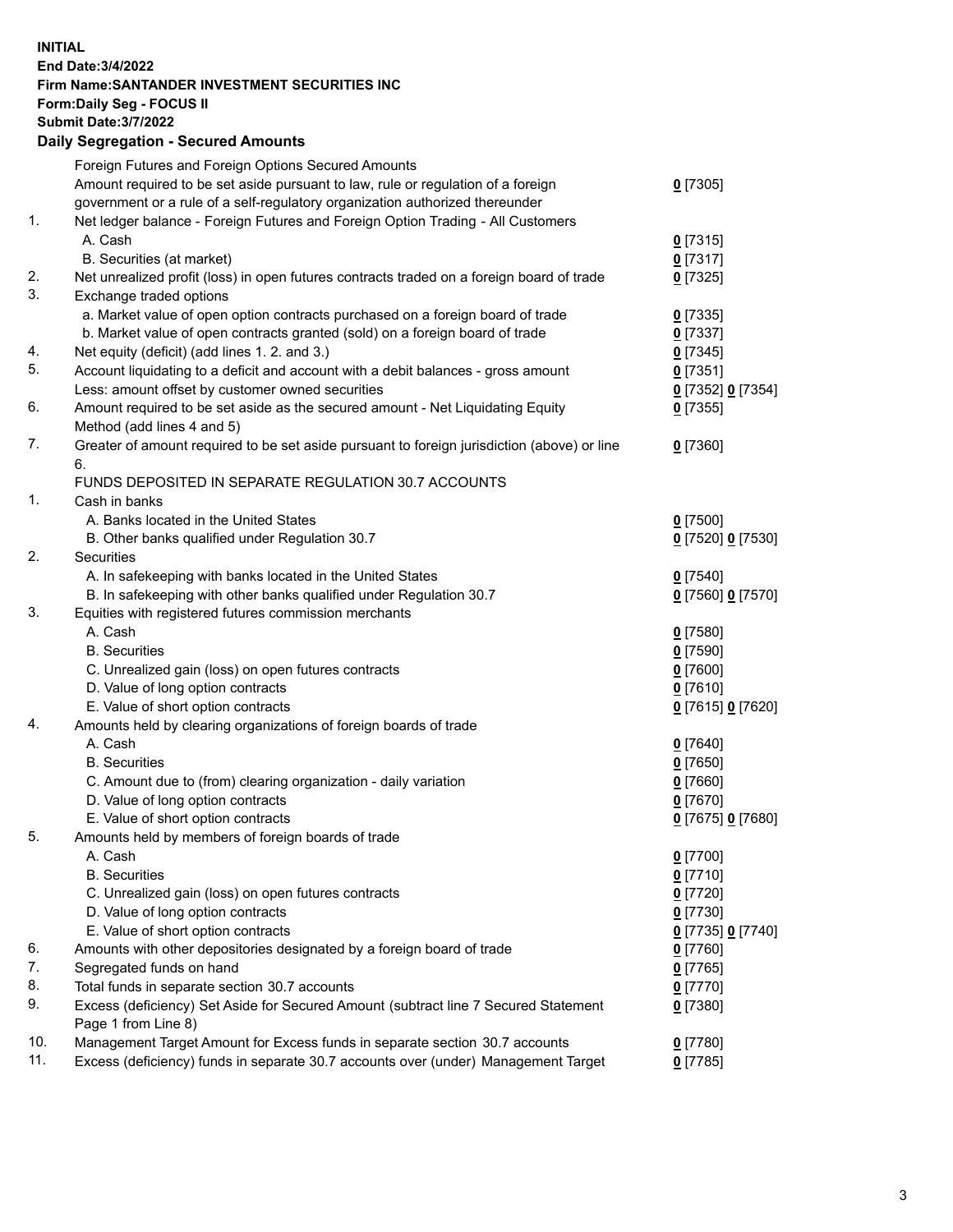| <b>INITIAL</b> | End Date: 3/4/2022<br><b>Firm Name: SANTANDER INVESTMENT SECURITIES INC</b>                                |                         |
|----------------|------------------------------------------------------------------------------------------------------------|-------------------------|
|                | <b>Form:Daily Seg - FOCUS II</b>                                                                           |                         |
|                | <b>Submit Date: 3/7/2022</b>                                                                               |                         |
|                | Daily Segregation - Segregation Statement                                                                  |                         |
|                | SEGREGATION REQUIREMENTS(Section 4d(2) of the CEAct)                                                       |                         |
| 1.             | Net ledger balance                                                                                         |                         |
|                | A. Cash                                                                                                    | 3,347,259,000 [7010]    |
|                | B. Securities (at market)                                                                                  | $0$ [7020]              |
| 2.             | Net unrealized profit (loss) in open futures contracts traded on a contract market                         | $-1,065,240,024$ [7030] |
| 3.             | Exchange traded options                                                                                    |                         |
|                | A. Add market value of open option contracts purchased on a contract market                                | 85, 342, 146 [7032]     |
|                | B. Deduct market value of open option contracts granted (sold) on a contract market                        | 43,410,978 [7033]       |
| 4.             | Net equity (deficit) (add lines 1, 2 and 3)                                                                | 2,323,950,144 [7040]    |
| 5.             | Accounts liquidating to a deficit and accounts with                                                        |                         |
|                | debit balances - gross amount                                                                              | $0$ [7045]              |
|                | Less: amount offset by customer securities                                                                 | 0 [7047] 0 [7050]       |
| 6.             | Amount required to be segregated (add lines 4 and 5)                                                       | 2,323,950,144 [7060]    |
|                | FUNDS IN SEGREGATED ACCOUNTS                                                                               |                         |
| 7.             | Deposited in segregated funds bank accounts                                                                |                         |
|                | A. Cash                                                                                                    | 111,967,038 [7070]      |
|                | B. Securities representing investments of customers' funds (at market)                                     | $0$ [7080]              |
|                | C. Securities held for particular customers or option customers in lieu of cash (at                        | $0$ [7090]              |
|                | market)                                                                                                    |                         |
| 8.             | Margins on deposit with derivatives clearing organizations of contract markets                             |                         |
|                | A. Cash                                                                                                    | 2,162,993,550 [7100]    |
|                | B. Securities representing investments of customers' funds (at market)                                     | $0$ [7110]              |
|                | C. Securities held for particular customers or option customers in lieu of cash (at                        | $0$ [7120]              |
| 9.             | market)                                                                                                    |                         |
| 10.            | Net settlement from (to) derivatives clearing organizations of contract markets<br>Exchange traded options | 79,457,735 [7130]       |
|                | A. Value of open long option contracts                                                                     | 85, 342, 146 [7132]     |
|                | B. Value of open short option contracts                                                                    | 43,410,978 [7133]       |
| 11.            | Net equities with other FCMs                                                                               |                         |
|                | A. Net liquidating equity                                                                                  | $0$ [7140]              |
|                | B. Securities representing investments of customers' funds (at market)                                     | $0$ [7160]              |
|                | C. Securities held for particular customers or option customers in lieu of cash (at                        | $0$ [7170]              |
|                | market)                                                                                                    |                         |
| 12.            | Segregated funds on hand                                                                                   | $0$ [7150]              |
| 13.            | Total amount in segregation (add lines 7 through 12)                                                       | 2,396,349,491 [7180]    |
| 14.            | Excess (deficiency) funds in segregation (subtract line 6 from line 13)                                    | 72,399,347 [7190]       |
| 15.            | Management Target Amount for Excess funds in segregation                                                   | 70,000,000 [7194]       |
| 16.            | Excess (deficiency) funds in segregation over (under) Management Target Amount                             | 2,399,347 [7198]        |
|                | <b>Excess</b>                                                                                              |                         |